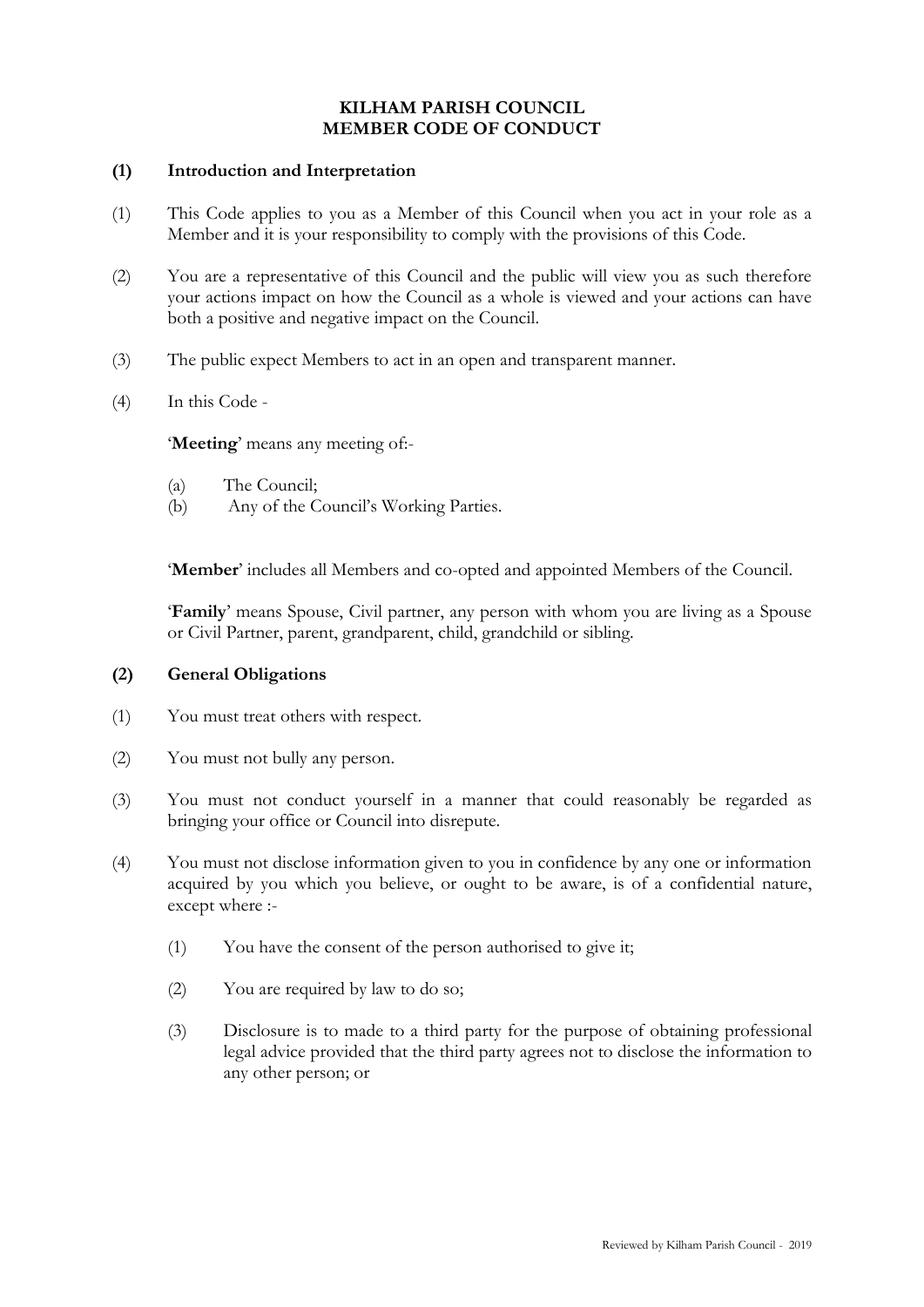- (4) The disclosure is:-
	- (a) Reasonable in the public interest; and
	- (b) Made in good faith and in compliance with the reasonable requirements of the Council; and
	- (c) You have consulted the Monitoring Officer prior to its release.
- (5) You must not prevent another person from gaining access to information to which that person is entitled by law.
- (6) You must not use or attempt to use your position as a Member improperly to confer on or secure for yourself or any other person an advantage or disadvantage.
- (7) When using or authorising the use by others of the resources of the Council you must:-
	- (1) Act in accordance with the Council's reasonable requirements.
	- (2) Ensure that such resources are not used improperly for political purposes (including party political purposes).
	- (3) Have regard to any applicable Local Council Code of Publicity made under the Local Government Act 1986.

# **(3) Registration of Interests**

- (1) You must before the end of 28 days beginning on the day on which you become a Member of the Council or within 28 days of any change in an interest or becoming aware of any new interest notify the Monitoring Officer of:
	- (i) The following **Pecuniary Interests** of yourself, your spouse or civil partner, any person with whom you are living as husband or wife or any person with whom you are living as if they were a civil partner:
		- (a) Any employment, office, trade, profession or vocation carried on for profit or gain.
		- (b) Any payment or provision of any other financial benefit (other than from the Council) made or provided within the relevant period in respect of any expenses incurred by you in carrying out duties as a Member, or towards your election expenses. This includes any payment or financial benefit from a trade union within the meaning of the Trade Union and Labour Relations (Consolidation) Act 1992.
		- (c) Any contract which is made between any of the above named persons (or a body in which any of the above named persons have a beneficial interest) and the Council under which goods or services are to be provided or works are to be executed, and which has not been fully discharged.
		- (d) Any beneficial interest in land which is within the area of the Council.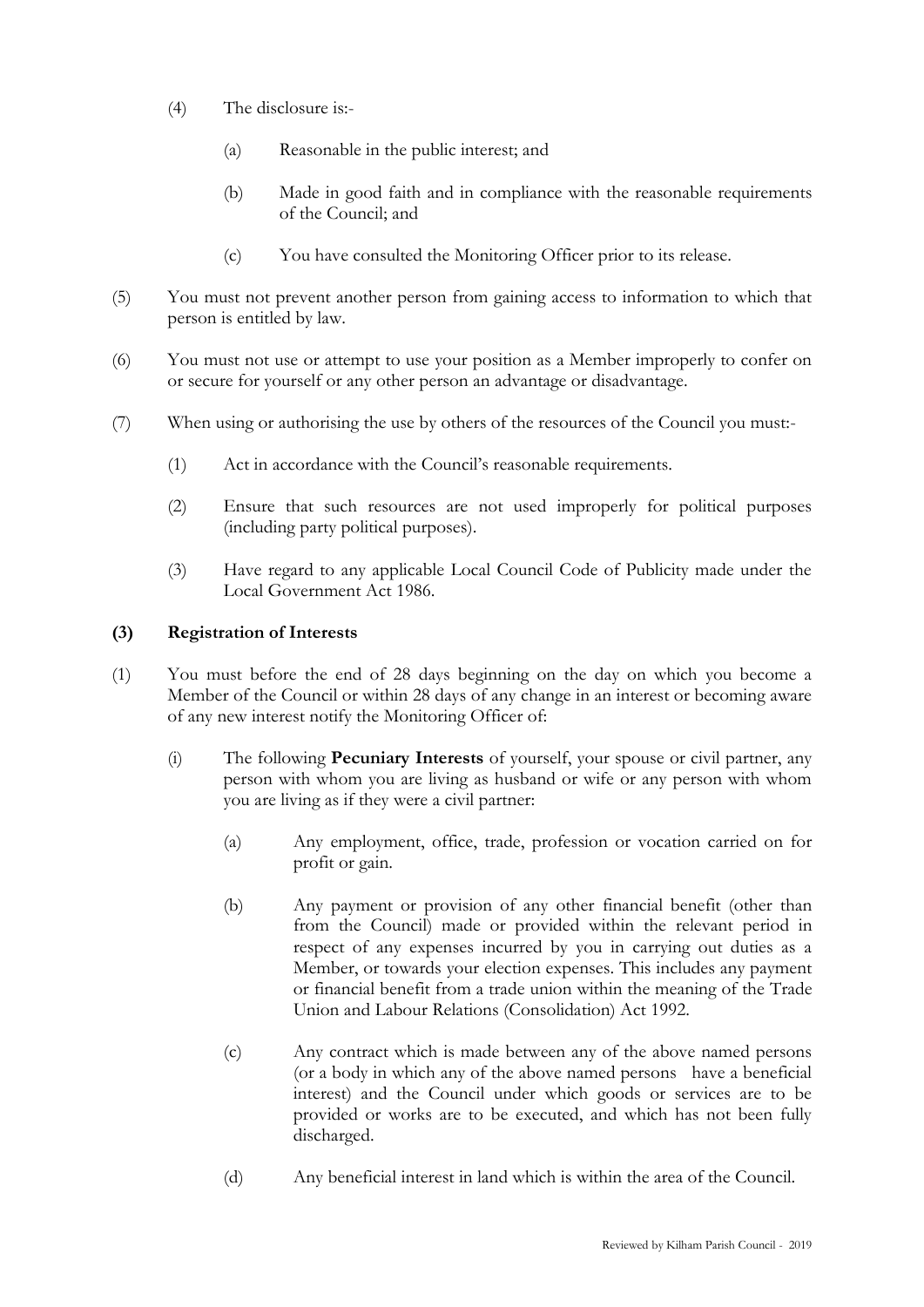- (e) Any licence (alone or jointly with others) to occupy land in the area of the Council for a month or longer.
- (f) Any tenancy where (to your knowledge) the landlord is the Council and the tenant is a body in which any of the above-named persons have a beneficial interest.
- (g) Any beneficial interest in securities of a body where that body (to your knowledge) has a place of business or land in the area of the Council; and either the total nominal value of the securities exceeds  $f(25,000)$  or one hundredth of the total issued share capital of that body; or if the share capital of that body is of more than one class, the total nominal value of the shares of any one class in which any of the above named persons has a beneficial interest exceeds one hundredth of the total issued share capital of that class.
- (ii) The following **Non-Pecuniary** interests of yourself:
	- (a) Bodies to which you are appointed or nominated by the Council (ie outside body appointments).
	- (b) Bodies exercising functions of a public nature of which you are a Member (including regional and local development agencies, other (parish) councils, public health bodies, school governing bodies).
	- (c) Bodies directed to charitable purposes of which you are a Member (including the Lions, the Masons, a Parochial Church Council; not just bodies registered with the Charity Commission).
	- (d) Bodies whose principal purposes include influence of public opinion of policy (including any political party or trade union) of which you are a Member.
	- (e) Any voluntary work undertaken by you.
	- (f) Any person from whom you received in your capacity as a Member a gift or hospitality that amounts to the value of at least  $\ell$ 25.
	- (g) Any person employed by the Council who is a member of your family.
- (2) You need only notify the Monitoring Officer of any interests of which you are aware pursuant to paragraph (3) (1) above.
- (3) Where you become a Member of the Council as a result of a re-election or reappointment you only need to disclose interests not already entered on the register.
- (4) Where the nature of the interest is such that you consider that the disclosure of the interest could lead to you or a person connected with you being subject to violence or intimidation, (and the Monitoring Officer agrees) details of the interests will not be included in any published version of the register of interests save that the register will state you have an interest the details of which are withheld under section 32(2) of the Localism Act 2011.